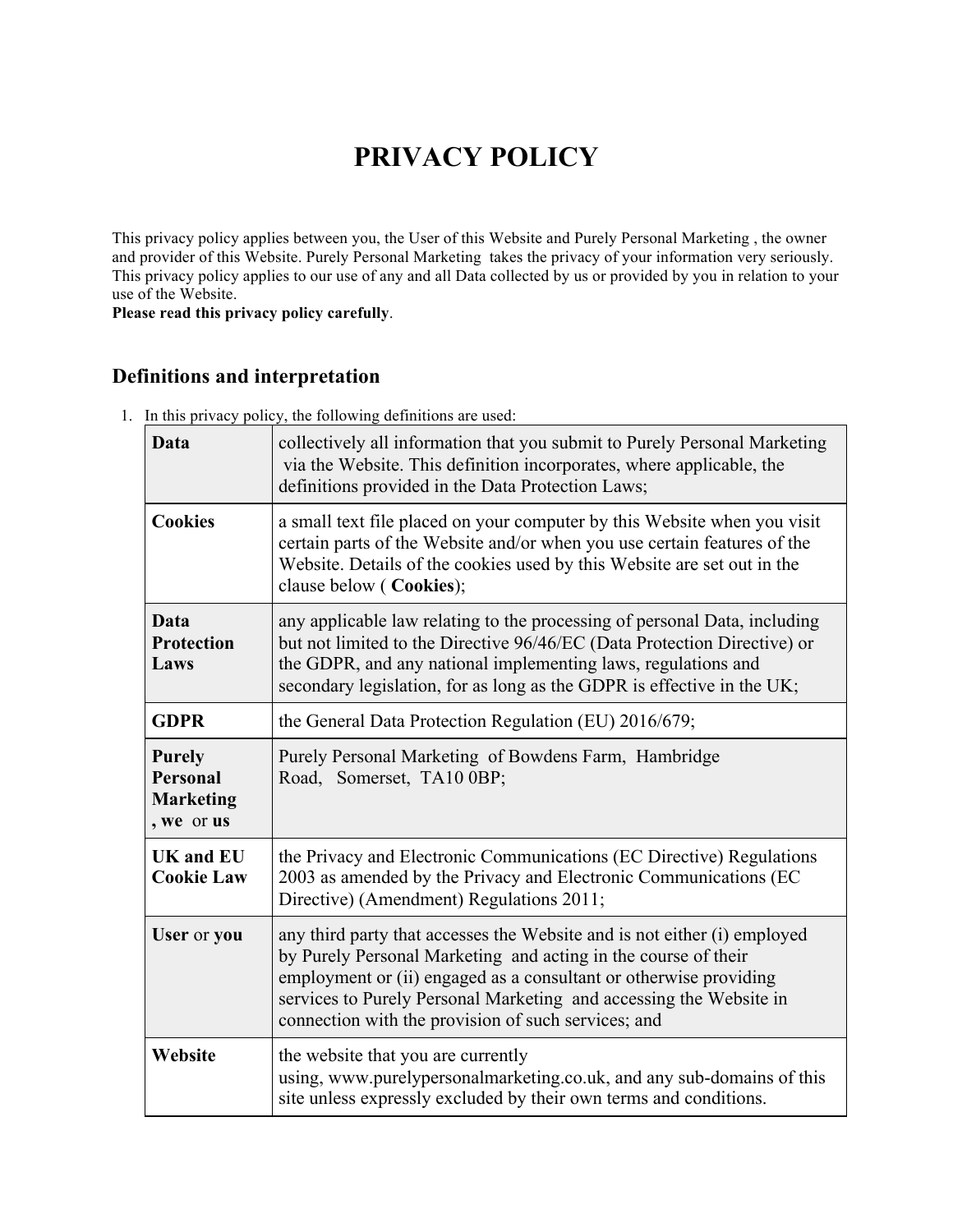- 2. In this privacy policy, unless the context requires a different interpretation:
	- a. the singular includes the plural and vice versa;
	- b. references to sub-clauses, clauses, schedules or appendices are to sub-clauses, clauses, schedules or appendices of this privacy policy;
	- c. a reference to a person includes firms, companies, government entities, trusts and partnerships;
	- d. "including" is understood to mean "including without limitation";
	- e. reference to any statutory provision includes any modification or amendment of it;
	- f. the headings and sub-headings do not form part of this privacy policy.

#### **Scope of this privacy policy**

- 3. This privacy policy applies only to the actions of Purely Personal Marketing and Users with respect to this Website. It does not extend to any websites that can be accessed from this Website including, but not limited to, any links we may provide to social media websites.
- 4. For purposes of the applicable Data Protection Laws, Purely Personal Marketing is the "data controller". This means that Purely Personal Marketing determines the purposes for which, and the manner in which, your Data is processed.

#### **Data collected**

- 5. We may collect the following Data, which includes personal Data, from you:
	- a. name;
	- b. job title;
	- c. profession;
	- d. contact Information such as email addresses and telephone numbers;
	- e. IP address (automatically collected);
	- f. web browser type and version (automatically collected);
	- g. operating system (automatically collected);
	- h. a list of URLs starting with a referring site, your activity on this Website, and the site you exit to (automatically collected);

in each case, in accordance with this privacy policy.

#### **How we collect Data**

- 6. We collect Data in the following ways:
	- a. data is given to us by you ; and
	- b. data is collected automatically.

#### **Data that is given to us by you**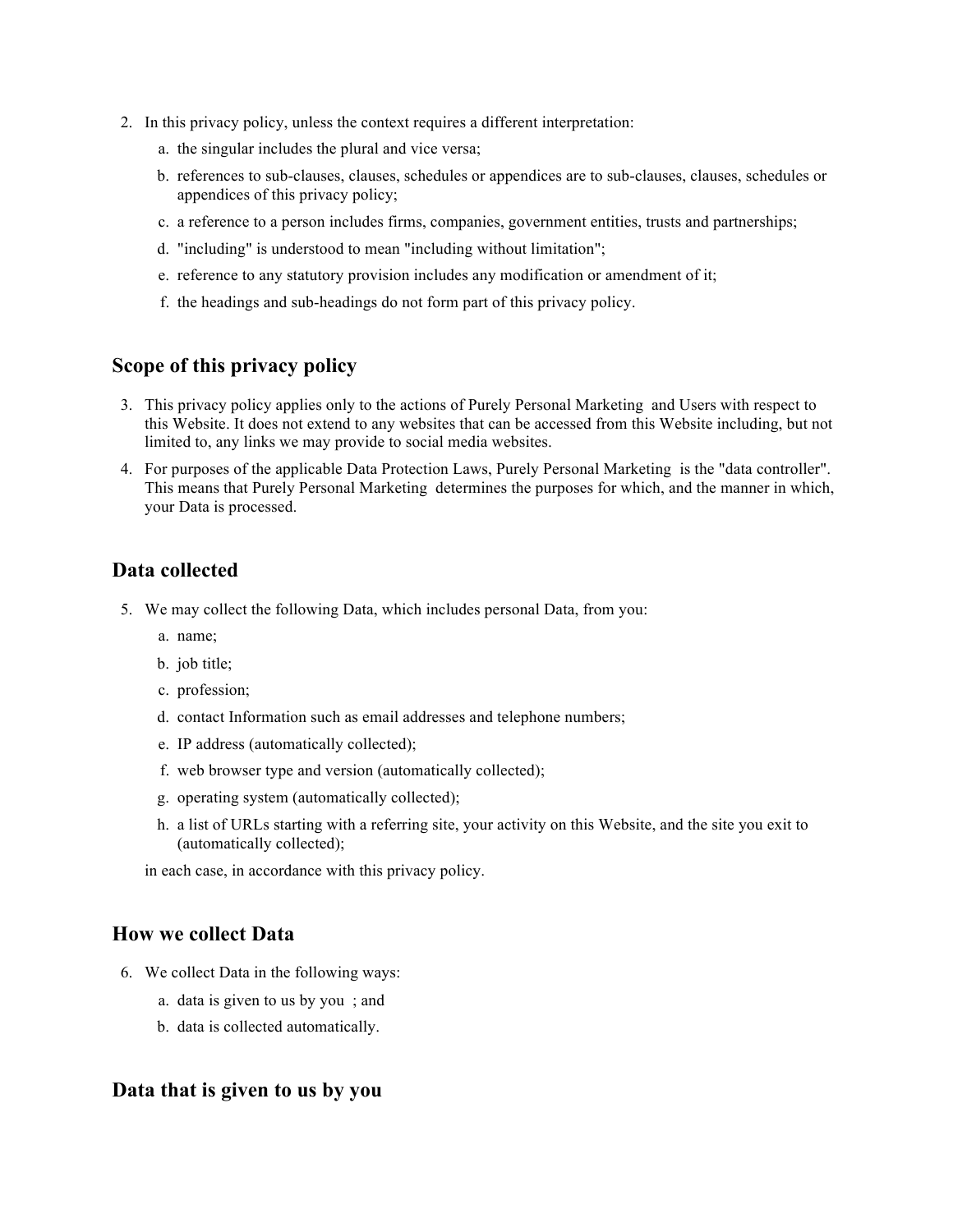- 7. Purely Personal Marketing will collect your Data in a number of ways, for example:
	- a. when you contact us through the Website, by telephone, post, e-mail or through any other means;
	- b. when you register with us and set up an account to receive our products/services;
	- c. when you complete surveys that we use for research purposes (although you are not obliged to respond to them);
	- d. when you enter a competition or promotion through a social media channel;
	- e. when you elect to receive marketing communications from us;
	- f. when you use our services;

in each case, in accordance with this privacy policy.

#### **Data that is collected automatically**

- 8. To the extent that you access the Website, we will collect your Data automatically, for example:
	- a. we automatically collect some information about your visit to the Website. This information helps us to make improvements to Website content and navigation, and includes your IP address, the date, times and frequency with which you access the Website and the way you use and interact with its content.
	- b. we will collect your Data automatically via cookies, in line with the cookie settings on your browser. For more information about cookies, and how we use them on the Website, see the section below, headed "Cookies".

#### **Our use of Data**

- 9. Any or all of the above Data may be required by us from time to time in order to provide you with the best possible service and experience when using our Website. Specifically, Data may be used by us for the following reasons:
	- a. internal record keeping;
	- b. improvement of our products / services;
	- c. transmission by email of marketing materials that may be of interest to you;

in each case, in accordance with this privacy policy.

- 10. We may use your Data for the above purposes if we deem it necessary to do so for our legitimate interests. If you are not satisfied with this, you have the right to object in certain circumstances (see the section headed "Your rights" below).
- 11. For the delivery of direct marketing to you via e-mail, we'll need your consent, whether via an opt-in or soft-opt-in:
	- a. soft opt-in consent is a specific type of consent which applies when you have previously engaged with us (for example, you contact us to ask us for more details about a particular product/service, and we are marketing similar products/services). Under "soft opt-in" consent, we will take your consent as given unless you opt-out.
	- b. for other types of e-marketing, we are required to obtain your explicit consent; that is, you need to take positive and affirmative action when consenting by, for example, checking a tick box that we'll provide.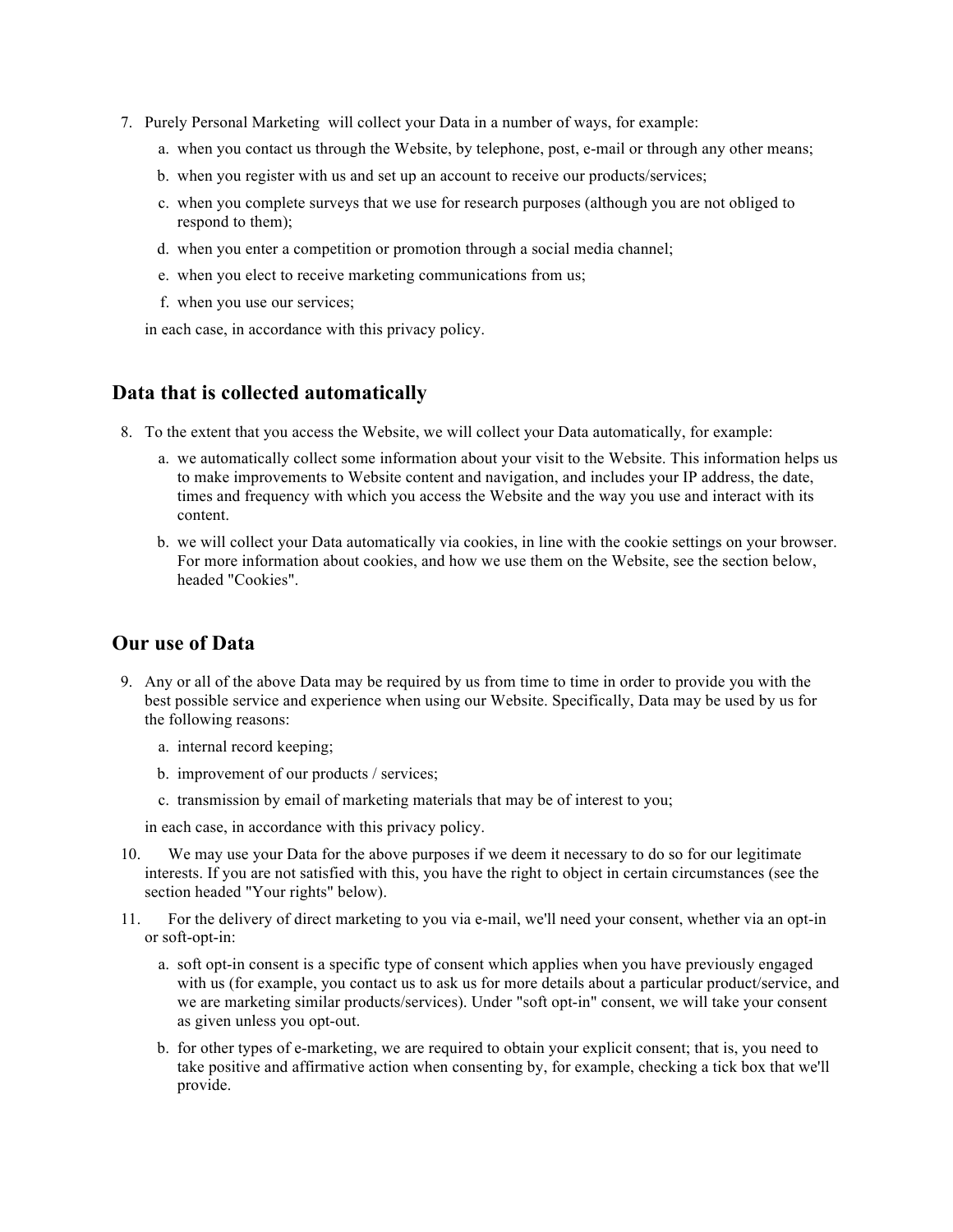- c. if you are not satisfied about our approach to marketing, you have the right to withdraw consent at any time. To find out how to withdraw your consent, see the section headed "Your rights" below.
- 12. When you register with us and set up an account to receive our services, the legal basis for this processing is the performance of a contract between you and us and/or taking steps, at your request, to enter into such a contract.

#### **Who we share Data with**

- 13. We may share your Data with the following groups of people for the following reasons:
	- a. our employees, agents and/or professional advisors to obtain advice and guidance from other professional advisers, ie. freelancers. ;

in each case, in accordance with this privacy policy.

#### **Keeping Data secure**

- 14. We will use technical and organisational measures to safeguard your Data, for example:
	- a. access to your account is controlled by a password and a user name that is unique to you.
	- b. we store your Data on secure servers.
- 15. We are certified to SSL. This family of standards helps us manage your Data and keep it secure.
- 16. Technical and organisational measures include measures to deal with any suspected data breach. If you suspect any misuse or loss or unauthorised access to your Data, please let us know immediately by contacting us via this e-mail address: hello@purelypersonalmarketing.co.uk.
- 17. If you want detailed information from Get Safe Online on how to protect your information and your computers and devices against fraud, identity theft, viruses and many other online problems, please visit www.getsafeonline.org. Get Safe Online is supported by HM Government and leading businesses.

#### **Data retention**

- 18. Unless a longer retention period is required or permitted by law, we will only hold your Data on our systems for the period necessary to fulfil the purposes outlined in this privacy policy or until you request that the Data be deleted.
- 19. Even if we delete your Data, it may persist on backup or archival media for legal, tax or regulatory purposes.

#### **Your rights**

- 20. You have the following rights in relation to your Data:
	- a. **Right to access** the right to request (i) copies of the information we hold about you at any time, or (ii) that we modify, update or delete such information. If we provide you with access to the information we hold about you, we will not charge you for this, unless your request is "manifestly unfounded or excessive." Where we are legally permitted to do so, we may refuse your request. If we refuse your request, we will tell you the reasons why.
	- b. **Right to correct** the right to have your Data rectified if it is inaccurate or incomplete.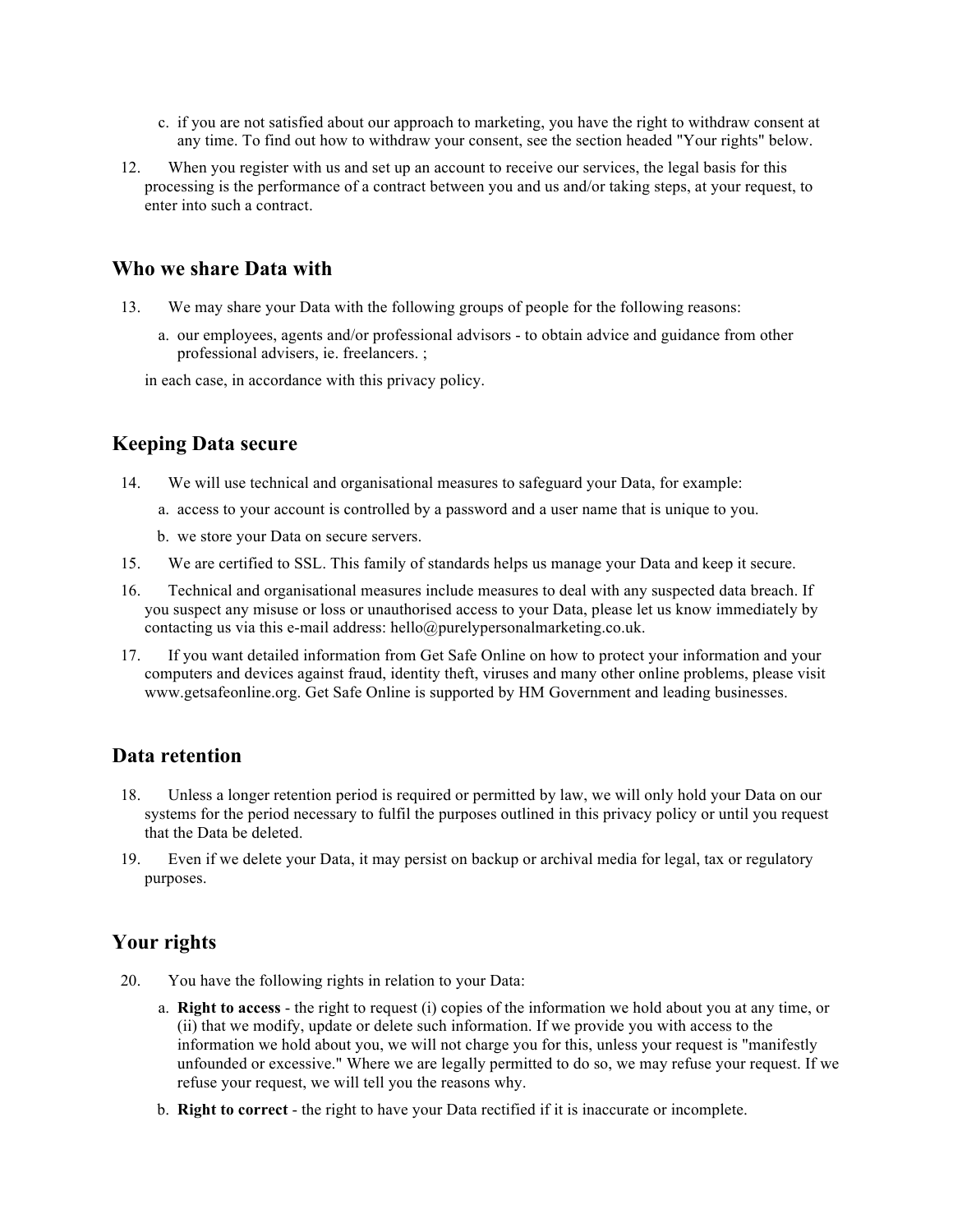- c. **Right to erase** the right to request that we delete or remove your Data from our systems.
- d. **Right to restrict our use of your Data** the right to "block" us from using your Data or limit the way in which we can use it.
- e. **Right to data portability** the right to request that we move, copy or transfer your Data.
- f. **Right to object** the right to object to our use of your Data including where we use it for our legitimate interests.
- 21. To make enquiries, exercise any of your rights set out above, or withdraw your consent to the processing of your Data (where consent is our legal basis for processing your Data), please contact us via this e-mail address: hello@purelypersonalmarketing.co.uk.
- 22. If you are not satisfied with the way a complaint you make in relation to your Data is handled by us, you may be able to refer your complaint to the relevant data protection authority. For the UK, this is the Information Commissioner's Office (ICO). The ICO's contact details can be found on their website at https://ico.org.uk/.
- 23. It is important that the Data we hold about you is accurate and current. Please keep us informed if your Data changes during the period for which we hold it.

### **Links to other websites**

24. This Website may, from time to time, provide links to other websites. We have no control over such websites and are not responsible for the content of these websites. This privacy policy does not extend to your use of such websites. You are advised to read the privacy policy or statement of other websites prior to using them.

#### **Changes of business ownership and control**

- 25. Purely Personal Marketing may, from time to time, expand or reduce our business and this may involve the sale and/or the transfer of control of all or part of Purely Personal Marketing . Data provided by Users will, where it is relevant to any part of our business so transferred, be transferred along with that part and the new owner or newly controlling party will, under the terms of this privacy policy, be permitted to use the Data for the purposes for which it was originally supplied to us.
- 26. We may also disclose Data to a prospective purchaser of our business or any part of it.
- 27. In the above instances, we will take steps with the aim of ensuring your privacy is protected.

#### **Cookies**

- 28. This Website may place and access certain Cookies on your computer. Purely Personal Marketing uses Cookies to improve your experience of using the Website and to improve our range of services. Purely Personal Marketing has carefully chosen these Cookies and has taken steps to ensure that your privacy is protected and respected at all times.
- 29. All Cookies used by this Website are used in accordance with current UK and EU Cookie Law.
- 30. Before the Website places Cookies on your computer, you will be presented with a message bar requesting your consent to set those Cookies. By giving your consent to the placing of Cookies, you are enabling Purely Personal Marketing to provide a better experience and service to you. You may, if you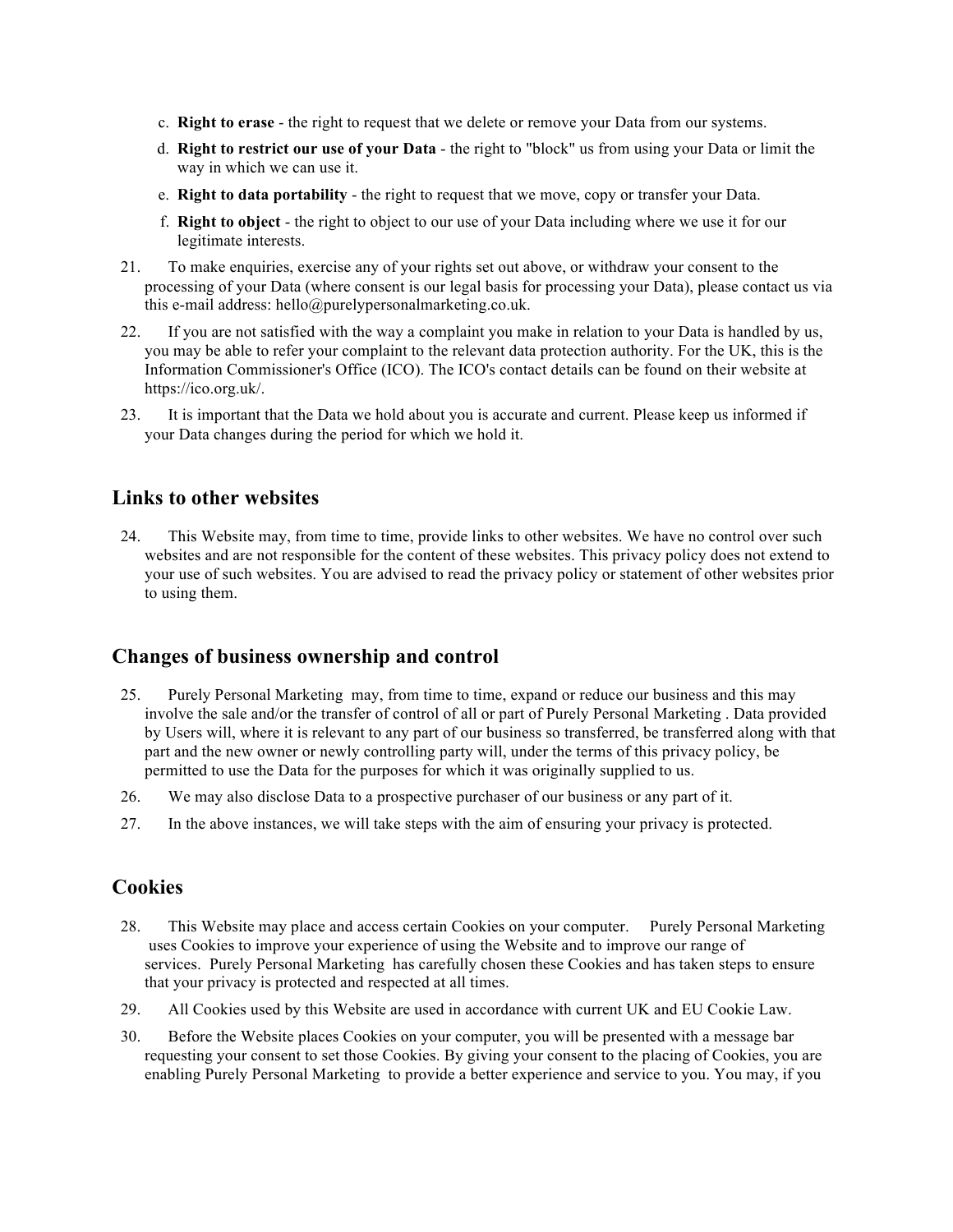wish, deny consent to the placing of Cookies; however certain features of the Website may not function fully or as intended.

31. This Website may place the following Cookies:

| <b>Type of Cookie</b>             | <b>Purpose</b>                                                                                                                                                                                                                                                                     |  |
|-----------------------------------|------------------------------------------------------------------------------------------------------------------------------------------------------------------------------------------------------------------------------------------------------------------------------------|--|
| Strictly necessary cookies        | These are cookies that are required for the operation of our<br>website. They include, for example, cookies that enable you to log<br>into secure areas of our website, use a shopping cart or make use of<br>e-billing services.                                                  |  |
| Analytical/performance<br>cookies | They allow us to recognise and count the number of visitors and to<br>see how visitors move around our website when they are using it.<br>This helps us to improve the way our website works, for example,<br>by ensuring that users are finding what they are looking for easily. |  |

- 32. You can find a list of Cookies that we use in the Cookies Schedule.
- 33. You can choose to enable or disable Cookies in your internet browser. By default, most internet browsers accept Cookies but this can be changed. For further details, please consult the help menu in your internet browser.
- 34. You can choose to delete Cookies at any time; however you may lose any information that enables you to access the Website more quickly and efficiently including, but not limited to, personalisation settings.
- 35. It is recommended that you ensure that your internet browser is up-to-date and that you consult the help and guidance provided by the developer of your internet browser if you are unsure about adjusting your privacy settings.
- 36. For more information generally on cookies, including how to disable them, please refer to aboutcookies.org. You will also find details on how to delete cookies from your computer.

# **General**

- 37. You may not transfer any of your rights under this privacy policy to any other person. We may transfer our rights under this privacy policy where we reasonably believe your rights will not be affected.
- 38. If any court or competent authority finds that any provision of this privacy policy (or part of any provision) is invalid, illegal or unenforceable, that provision or part-provision will, to the extent required, be deemed to be deleted, and the validity and enforceability of the other provisions of this privacy policy will not be affected.
- 39. Unless otherwise agreed, no delay, act or omission by a party in exercising any right or remedy will be deemed a waiver of that, or any other, right or remedy.
- 40. This Agreement will be governed by and interpreted according to the law of England and Wales. All disputes arising under the Agreement will be subject to the exclusive jurisdiction of the English and Welsh courts.

# **Changes to this privacy policy**

41. Purely Personal Marketing reserves the right to change this privacy policy as we may deem necessary from time to time or as may be required by law. Any changes will be immediately posted on the Website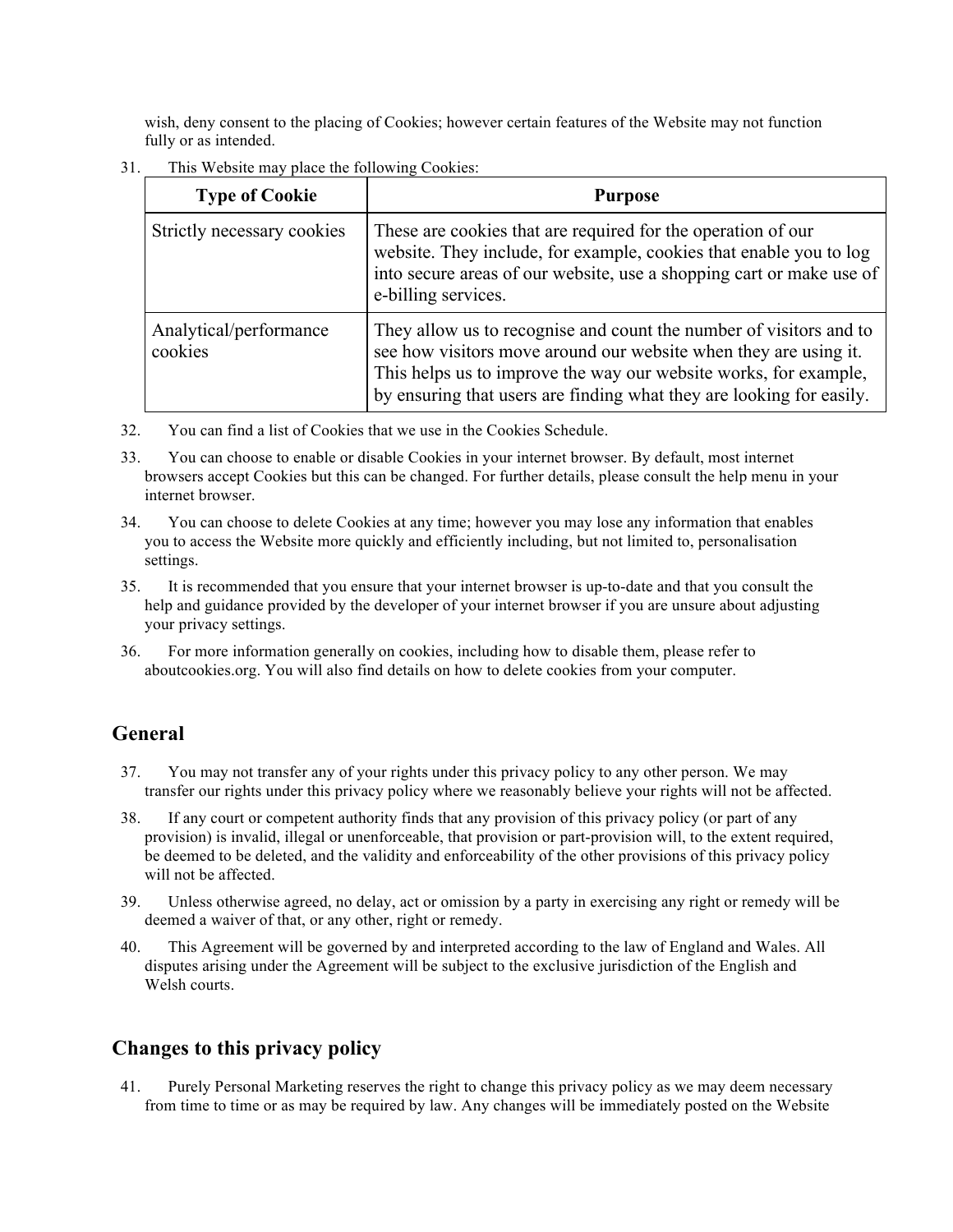and you are deemed to have accepted the terms of the privacy policy on your first use of the Website following the alterations. You may contact Purely Personal Marketing by email at hello@purelypersonalmarketing.co.uk.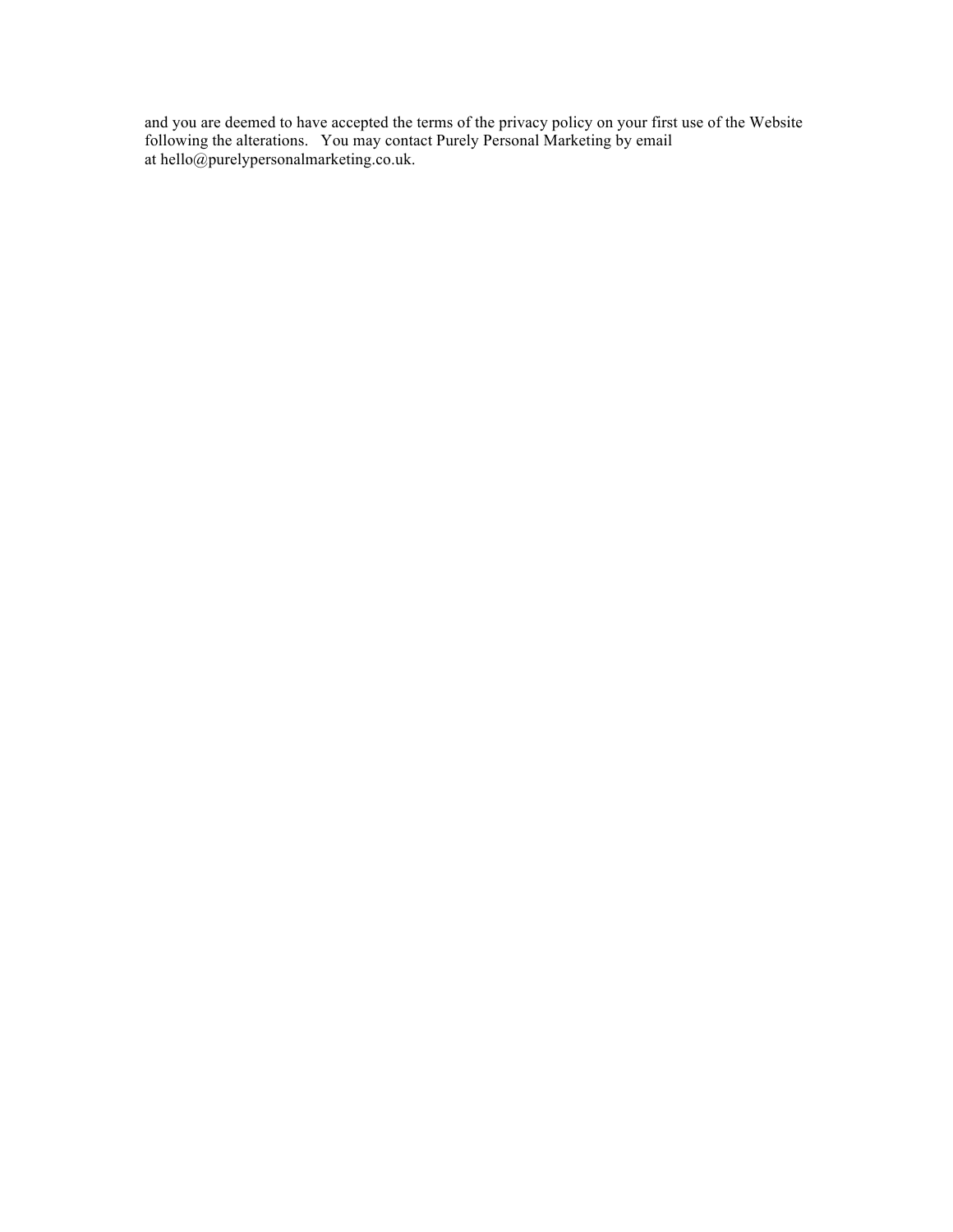# **Cookies**

Below is a list of the cookies that we use. We have tried to ensure this is complete and up to date, but if you think that we have missed a cookie or there is any discrepancy, please let us know. Strictly necessary

We use the following strictly necessary cookies:

| Description of Cookie | <b>Purpose</b> |
|-----------------------|----------------|
|                       |                |

Analytical/performance We use the following analytical/performance cookies:

| <b>Description of Cookie</b> | <b>Purpose</b>                                                                                                                                                                                                            |
|------------------------------|---------------------------------------------------------------------------------------------------------------------------------------------------------------------------------------------------------------------------|
| ga                           | Used to distinguish users.                                                                                                                                                                                                |
| gid                          | Used to distinguish users.                                                                                                                                                                                                |
| gat                          | Used to throttle request rate. If Google<br>Analytics is deployed via Google Tag<br>Manager, this cookie will be named dc gtm.                                                                                            |
| AMP TOKEN                    | Contains a token that can be used to retrieve a<br>Client ID from AMP Client ID service. Other<br>possible values indicate opt-out, inflight<br>request or an error retrieving a Client ID from<br>AMP Client ID service. |
| gac                          | Contains campaign related information for the<br>user. If you have linked your Google Analytics<br>and Google Ads accounts, Google Ads website<br>conversion tags will read this cookie unless<br>you opt-out.            |
| utma                         | Used to distinguish users and sessions. The<br>cookie is created when the javascript library<br>executes and no existing utma cookies<br>exists. The cookie is updated every time data is<br>sent to Google Analytics.    |
| utmt                         | Used to throttle request rate.                                                                                                                                                                                            |
| utmb                         | Used to determine new sessions/visits. The<br>cookie is created when the javascript library<br>executes and no existing utmb cookies<br>exists. The cookie is updated every time data is<br>sent to Google Analytics.     |
| utmc                         | Not used in ga.js. Set for interoperability with                                                                                                                                                                          |